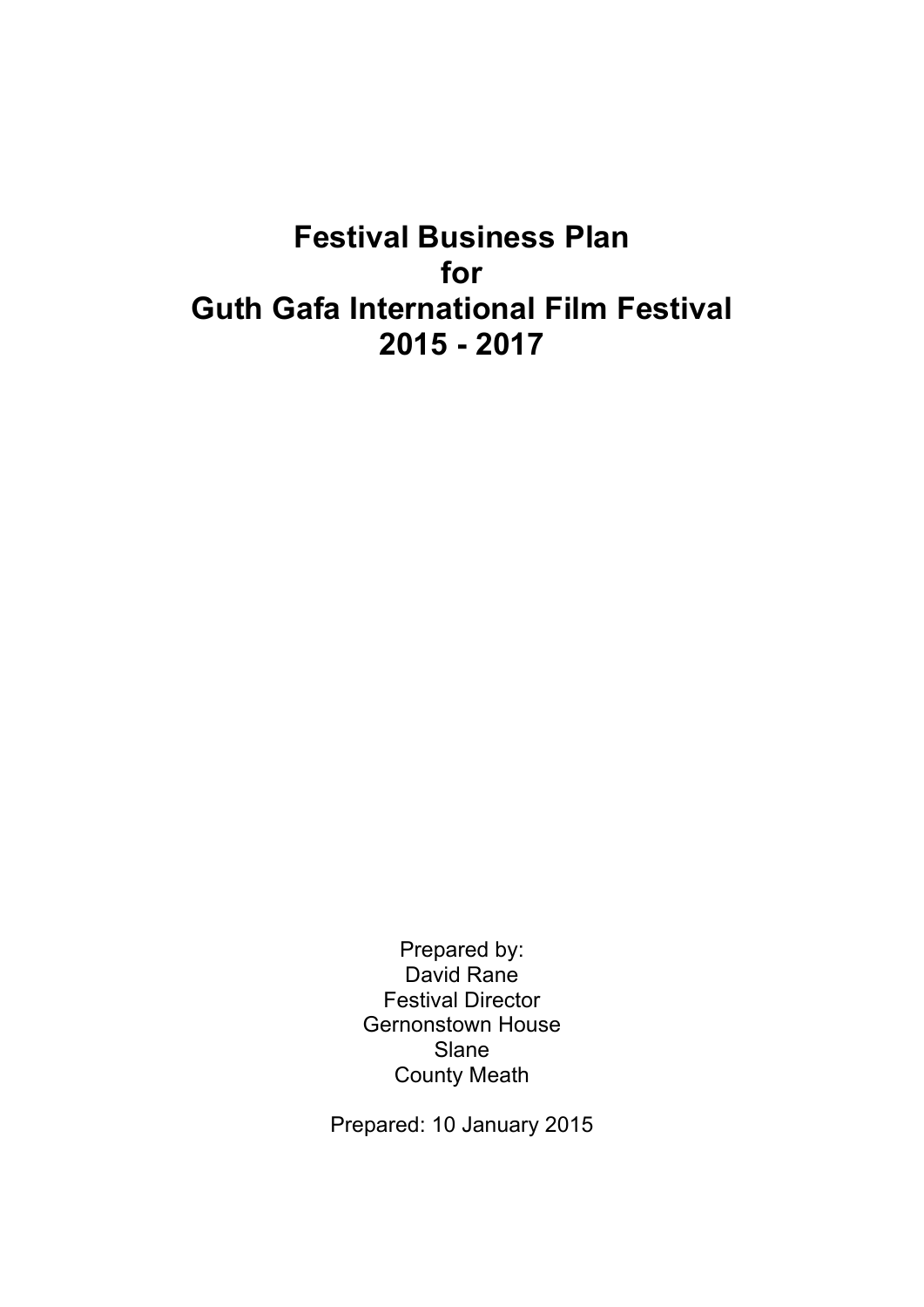### **CONTENTS Pg**

| Background & History                    | 3              |
|-----------------------------------------|----------------|
| Legal status & Organisational Structure | 4              |
| Vision                                  | 5              |
| <b>Mission Statement</b>                | 5              |
| <b>Strategic Objectives</b>             | 5              |
| <b>Aims Achieved</b>                    | 6              |
| Guth Gafa 2014 - an overview            | 6              |
| <b>Key Roles</b>                        | $\overline{7}$ |
| <b>Overall Experience of Group</b>      | 8              |
| Action Plan for 2015                    | 8              |
| Specific Ideas for 2015 Programme       | 9              |
| <b>Publicity &amp; Audience Profile</b> | 10             |
| Funding                                 | 11             |
| Benefits for funders & sponsors         | 12             |
| Sales Plan                              | 12             |
| Environmental Management Plan           | 13             |
| Health & Safety Plan                    | 14             |
| <b>Financial Plan</b>                   | 15             |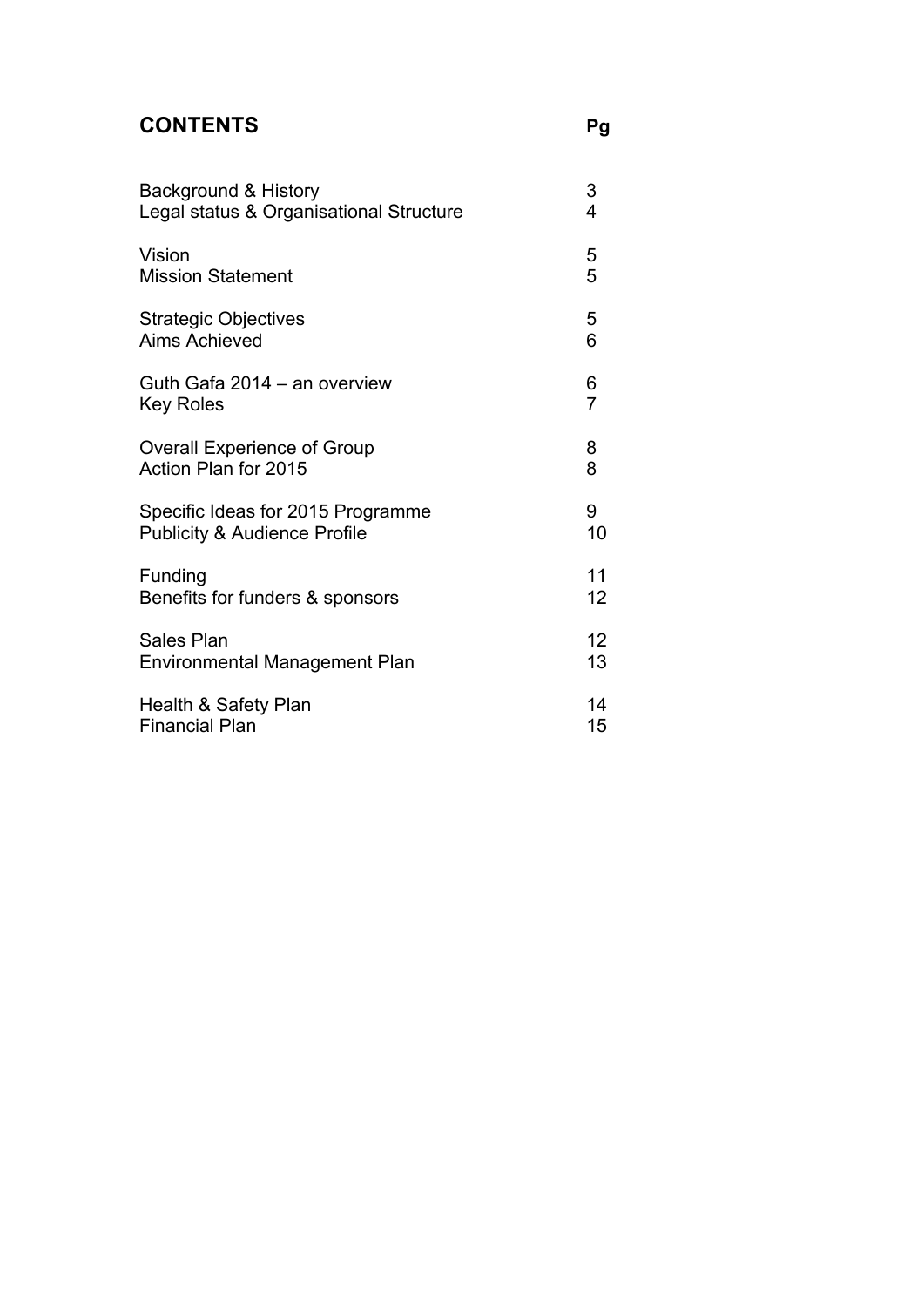### **Background & History**

Guth Gafa is the only independent documentary film festival in Ireland, and the only film festival that takes place in County Meath. Guth Gafa screens Irish premieres of international and Irish documentaries. Up until 2011, the festival happened in the Gaeltacht town of Gort an Choirce, in North West Donegal. In 2013, the festival moved to Malin in Inishowen, with satelite events happening in 2013 in Derry, as part of the City of culture celebrations in 2013. In 2014, we launchd a new hub at Headfort School and Estate in County Meath.

The two main screening venues in 2014 were the national Cinemobile, with 100 seats, and the stunning  $18<sup>th</sup>$  Century Adam Room in the Headfort building, where a 140 seat tiered-seating HD cinema was constructed.

From 2009 onwards, at all our locations, we added venues in community halls and suitable other large rooms in Gortahork/Malin, where we installed state-of-the-art digital projection systems, and which seated an additional 100 people. This gave us the capacity for an audience of 340 cinema-goers in 3 simultaneous screenings at any one time. We have also used various other village halls and community spaces for workshops, debates, industry events, exhibitions, increasing our overall capacity for audiences to over 500 at any one time. We continued this in 2014, holding screenings in the Theatre in Headfort school, and also a small number in the community theatre in Kells.

The core philosophy of the Festival is to present the highest quality films in a noncompetitive, utilitarian way with strands that emphasise human rights, social issues, and the environment but without forgetting the need for films that are pure entertainment for film lovers and families.

All the directors of selected films are invited, and expected to attend and talk about their work in post-screening discussions. These discussions are hosted by Irish filmmakers, journalists or experts in the subject of the film. The festival, founded in 2006, has now had eight previous editions between 2006 and 2014.

Guth Gafa is run as a non-profit company, with a management board of 9 people, and a team of committed workers and local volunteers, who together have made the seven editions so far a success. This core team has remained consistent over the past 5 years.

At all 8 events so far, we showed around 20 international and 10 Irish films, almost all of them Irish premieres, and with almost all of the international and Irish filmmakers in attendance. This means, over 8 years, we have brought approximately 240 films that would never have been seen in Ireland, and over 200 directors/producers to Ireland to discuss their work. Having the directors attend the festival, allows for a great atmosphere of in-depth discussion about the films. In 2009, for the first time, we introduced a new children and family section to our programme, which has been a great success over the last 5 years.

At Guth Gafa we try to create an environment for professionals, amateurs and local film enthusiasts to talk about the art of filmmaking and to get involved in creating documentary work. We have done this by keeping the festival compact and intimate and by locating it in a relatively contained environment.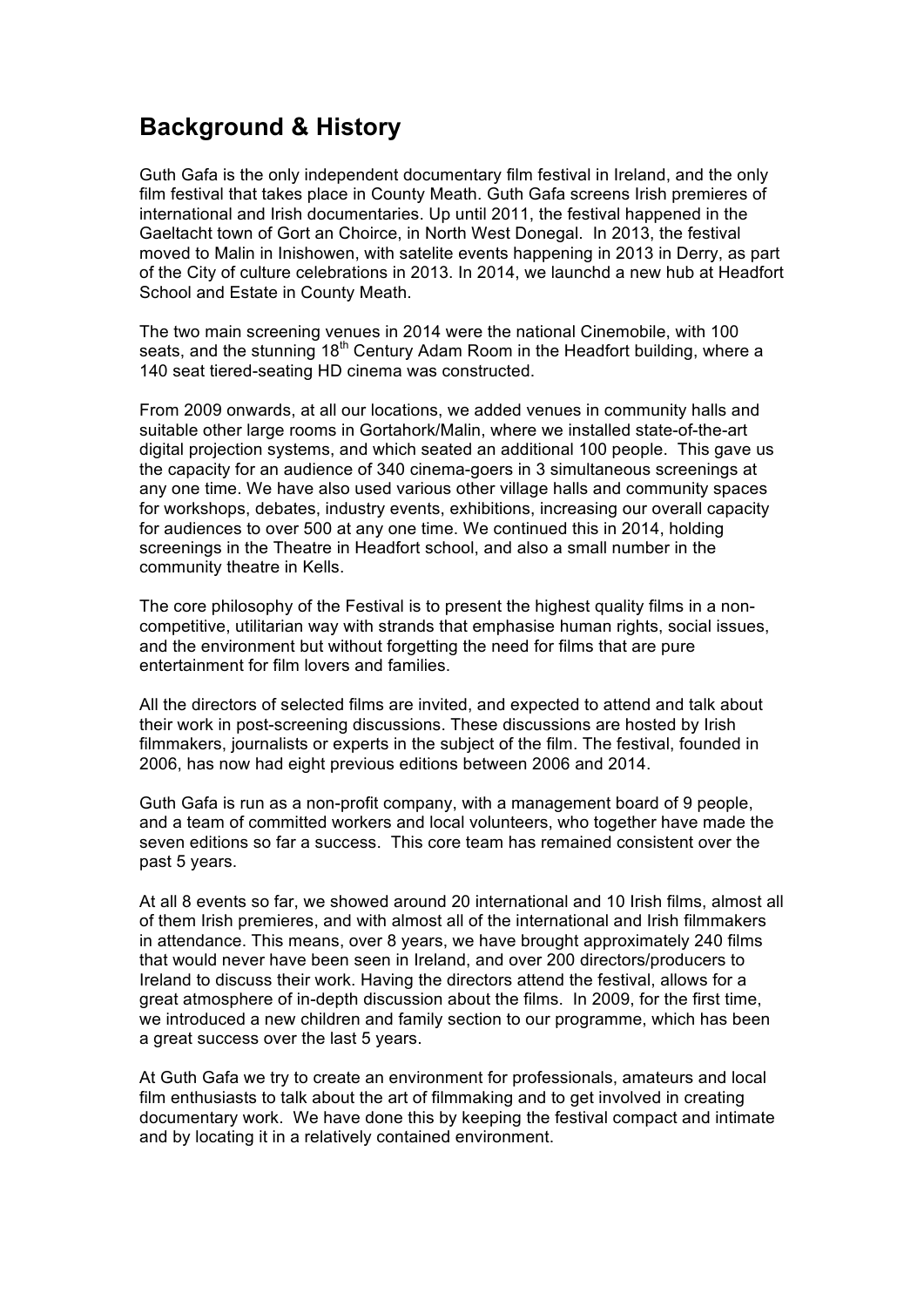# **Legal Status & Organisational Structure**

Guth Gafa Teoranta is a non-profit company limited by guarantee with a Board (Organising Committee) currently made up of 9 members, primarily from the community, who make the decisions in relation to the festival, including the appointment of the Festival co-directors.

Guth Gafa also has an international Advisory Board comprising of Patricia Finneran, documentary executive in The Sundance Institute Film Fund; Elizabeth Radshaw, director of The Forum at HotDocs, Toronto; Ryan Harrington, head of the Tribeca Film Fund, and Cynthia Lopez, executive vice-president with POV Documentary Channel in New York. This Board advises on programming, funding, international contacts, educational outreach, and much more.

The current Organising Committee in Ireland are:

### **David Rane – Festival director**

David has run his own production company, Soilsiú Films, for 15 years, producing mainly documentaries for national and international broadcasters, participating in festivals with his films. He has been attending film festivals and documentary markets for years, all over the world, and is a regular guest at The International Documentary Festival in Amsterdam, the largest doc festival in the world.

### **Neasa Ní Chianáin – Festival co-director/programmer**

Neasa is a filmmaker, and native Irish speaker, who has been making documentaries for the last 10 years. She's directed 9 documentaries for RTE and TG4, which have sold abroad to New Zealand, US, Finland, Germany, France, Netherlands. Neasa attends film festivals regularly, as well as masterclasses where she gets a chance to see and hear about the work of well-established and ground-breaking filmmakers.

#### **Anita Guidera – Media director**

Anita is a journalist who has over 22 years experience in the field, 14 of these years as the Irish Independent's North-West Regional Correspondent, and 8 years before that as a journalist and later Deputy Editor with the Donegal People's Press.

### **Deaglan O'Mocháin – Irish language program coordinator and volunteer coordinator**

Deaglan has trained in Film and Media in the Irish language. He has produced and directed two documentaries for TG4, and is currently researching new documentary projects. He has worked as a sociology and computer tutor, he has also worked with community groups and he was the production manager of Féile an Phobail (West Belfast Festival). He currently works as a television producer.

#### **Maria Gasol – International program & hospitality coordinator**

Maria studied Film and Media and has been working in the industry for 9 years. She worked for 3 years with Soilsiú Films in Donegal as a Head of Development. She has done extensive research on film festivals, and has attended several. Maria has also worked for the last two years with Spain's largest doc festival – Docs Barcelona.

#### **Paul Kernan – Community Liaison**

Paul is the Head of the Community Group/Centre, Pobail Le Cheile, in Falcarragh. He has worked as a community worker for many years, and has extensive experience in working with local communities and young people, in particular. Paul works actively to promote Guth Gafa in the local community.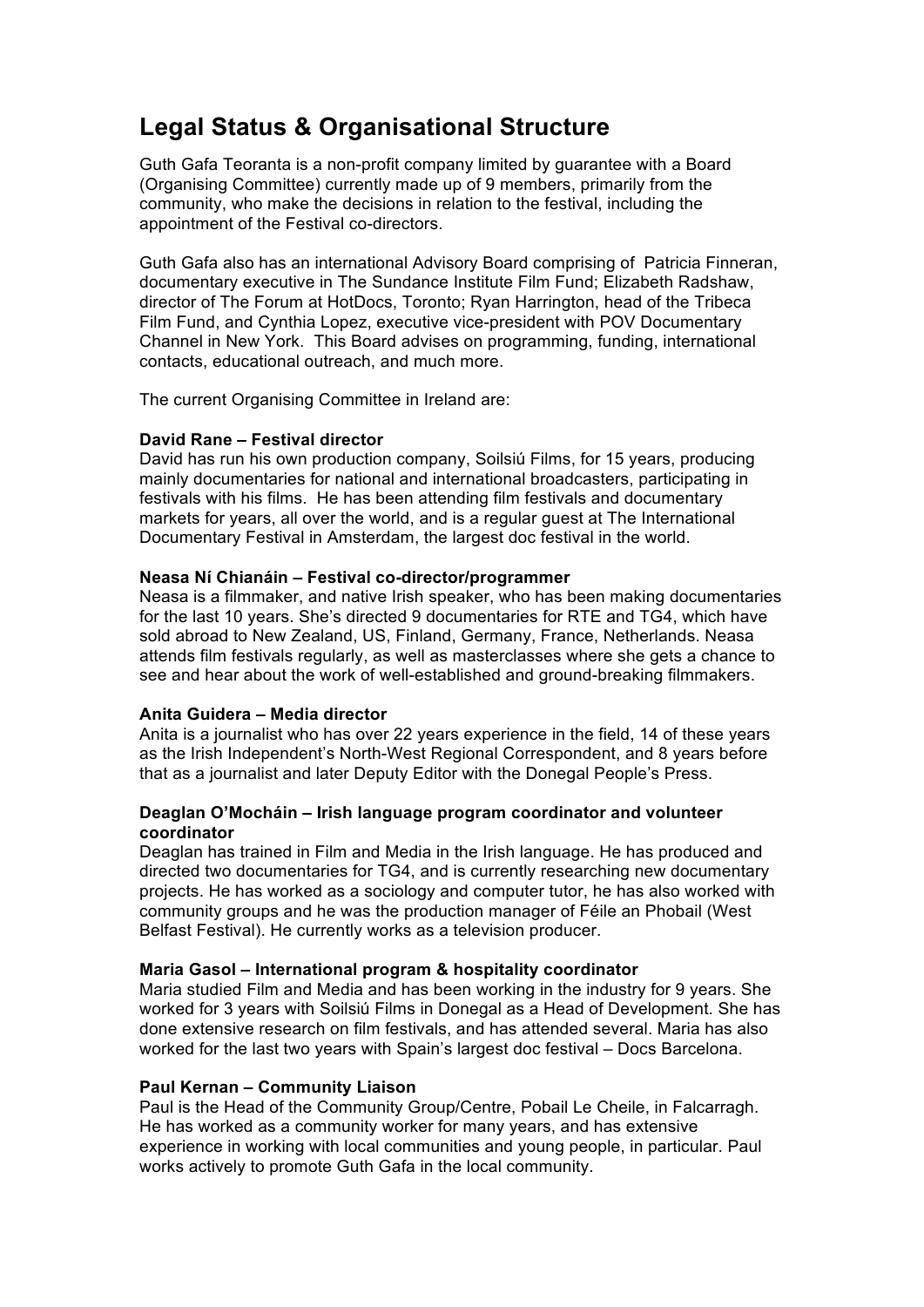### **Robert Wasson – Educational and outreach adviser**

Robert is an ex-school principal and a teacher of children with special needs in Letterkenny. Robert will advise on film workshops for youth to run parallel with the festival, as well as special screenings for students, the design of the outreach program, and cross-border initiatives.

#### **John Anthony Gallagher – Technical manager**

John Anthony is a Media graduate who's been working in film for 6 years, specializing in the technical side. At Guth Gafa, he helped design the website, do web maintenance, coordinated all the tapes and reels to be screened, liaised with the national Cinemobile and prepared the screening facilities for the festival.

### **Reto Stamm – International programmer**

Reto is a freelance documentary director and sound engineer from Switzerland, who has extensive contacts in the European documentary sector.

In preparing for our 2014 Festival, we intend to broaden the active working committee by inviting a number of people from Kells community, who have an interest in film and in promoting Kells, to join our committee. To this end we have had a number of meetings with members of the Hay Festival committee.

# **Vision**

The aim of Guth Gafa is to present quality documentary films to visiting professionals, amateurs and local, national and international film enthusiasts in a small, intimate, village-style setting.

### **Mission Statement**

The primary objective of the Festival is to attract audiences from County Meath, from the rest of Ireland and from around the world to come to Kells to watch quality documentary films that emphasise human rights and social issues.

The secondary objective is to ensure that the international film directors attend the festival and participate in discussions about their work and about the art of filmmaking, and that they are given the opportunity to see what the region has to offer, in the hope that they will return to make films there.

The third objective is to provide a sustainable long-term tourism event in a rural area that enjoys significant local community involvement.

The fourth objective is to encourage local people and international visitors who attend the festival to engage in the creative film-making process by participating in seminars, events and workshops running in parallel to the festival screenings.

The fifth objective is to provide high quality entertainment (music, international cuisine, family events) at an affordable cost  $-$  our ticket prices remain below  $\epsilon$ 8.

# **Strategic Objectives**

• To select and screen **international and Irish documentaries** of the highest international standard;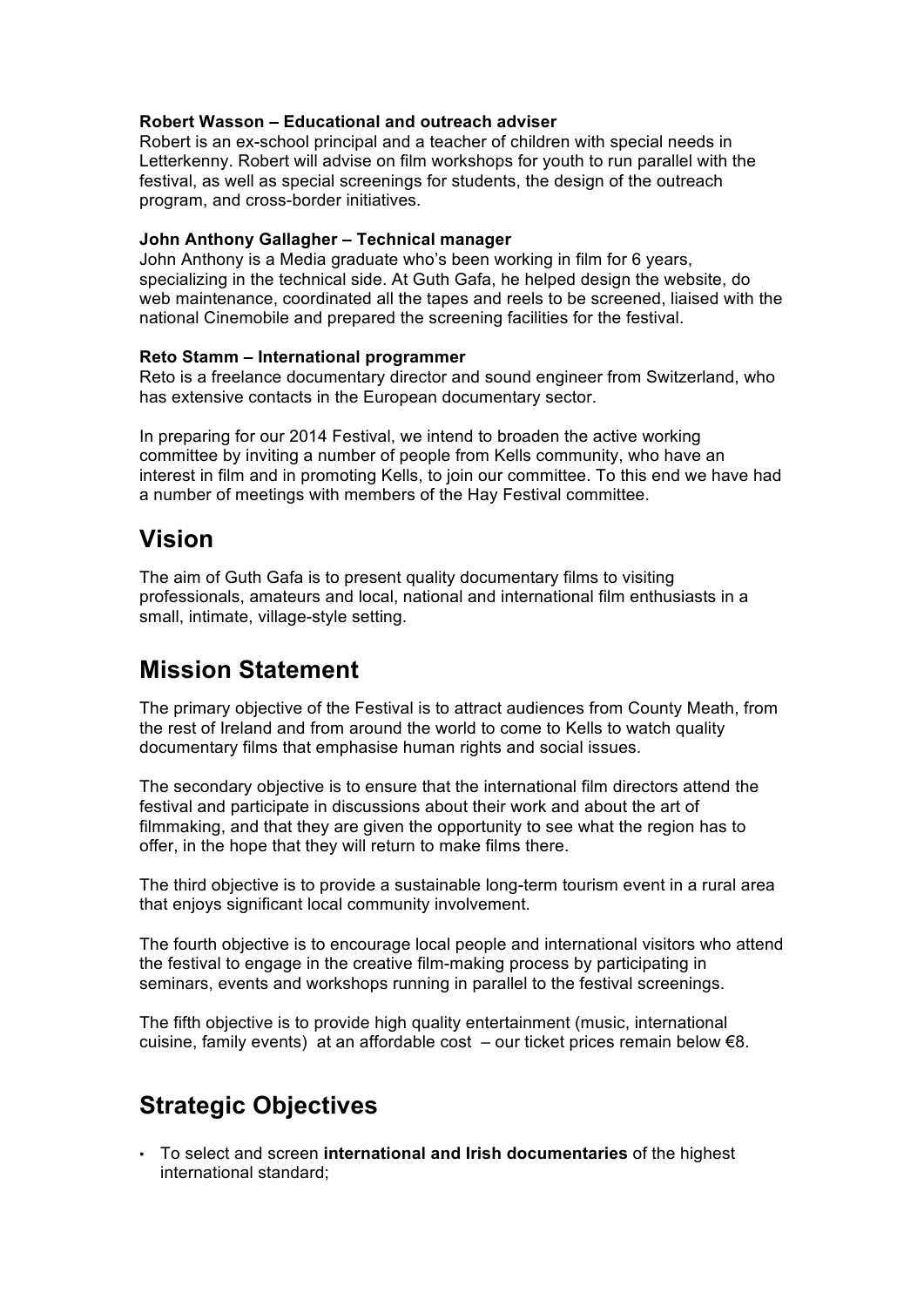- To bring these screenings to the **Kells region**;
- To partner with **local authorities and local business and tourism partners in Meath, specifically in** Kells that link into their own cultural aims and objectives
- To screen the films in a **non-competitive, film-focused environment** with an emphasis on **human rights, and social issues**;
- To generate **interest and participation** in the films and festival in the **local Kells community**, including, but not limited to an extensive **Schools Outreach Programme in County Meath.**
- To create an environment and atmosphere that facilitates **in-depth discussion** about the films and the social and environmental issues they raise;
- To **attract visitors** from all over the world to the mythical, historical setting of Kells and the Brú na Boinne Heritage Sites.

### **Aims achieved**

- We have attracted **multi-award winning films and directors** from around the globe
- We have placed emphasis on the **community nature** of the festival through all of our **promotional material**, and in the **working practice** of the festival team;
- We have generated **discussion locally** at the festival, in the **national media**, and **internationally** in reputable journals and websites.
- We have **increased participation every year** to the point that we have had to extend our festival accommodation and lodging to a much wider catchment area;
- We have established a **wide-ranging training and educational** philosophy at each festival headed by film practitioners and industry figures with an international reputation.
- We have **probably the most successful media marketing campaigns of any similar-sized festival in the whole country** resulting, in 2013 and 2014, in massive national media exposure on RTÉ TV, RTÉ and BBC Radio; The Irish Times, The Daily Mail and The Mail on Sunday, the Irish Independent, and many more media outlets. http://prezi.com/qeu\_bt7rf-re/guth-gafa-2013-mediacoverage/

### **Guth Gafa 2014 – an overview**

The last edition, the **2014 Guth Gafa festival** in County Meath was officially opened with the screening of the Oscar-nominated documentary, Virunga, on Friday  $31<sup>st</sup>$  of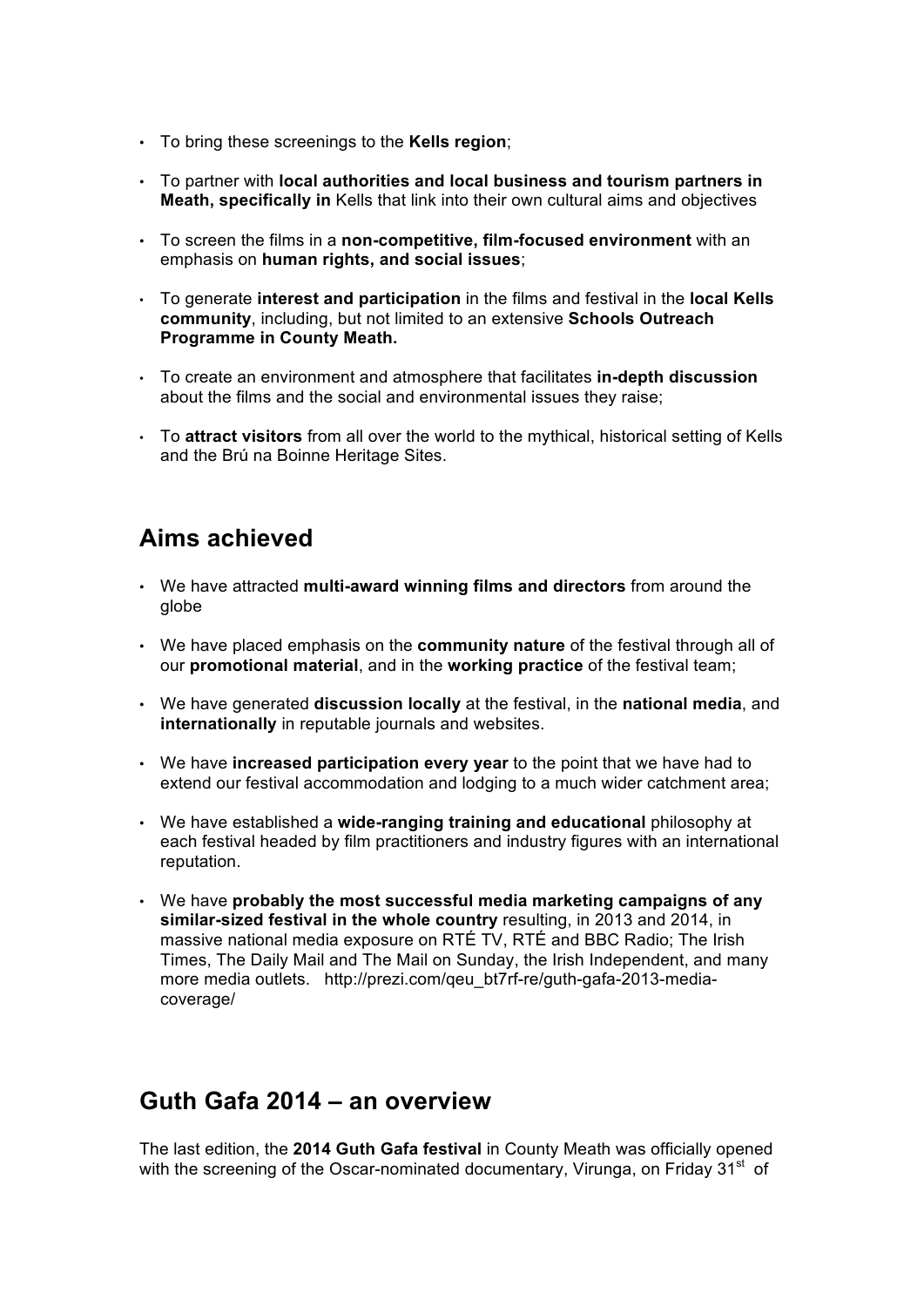October 2014 and it ran until Sunday 2<sup>nd</sup> November 2014.

- There were **over 30 screenings in 4 different 'pop-up' venues in Kells** the Cinemobile (100 seat), a purpose-built cinema in the Robert Adam Room at Headfort House (140 seat), a third digital projection venue in the Headfort School Theatre (100 seats), and the St Vincent De Paul Headfort Theatre (400 seats).
- We also ran parallel events, such as **masterclasses and seminars** on different aspects of the film-making process, and a new series of Family screenings and art workshops, relating to the films screened. We also held a panel discussion on the politics of food production, hosted by Cheesemonger, Kevin Sheridan.
- We organized a daytime **festival café**, an evening **Festival club with live music gigs**, and **outings** for our international visitors.
- We hosted **World premieres and Irish premieres** of most of the films.
- We also had **a special focus on Human Rights films compiled in conjunction with the ICCL (Irish Council of Civil Liberties.** and this was complemented by discussions, debates, educational outreach screenings, and more
- Guests included **32 film directors, producers, writers and cinematographers** from Ireland and around the world, and also included such high profile guests as Mechtild Manus, director of the Goethe Insitute in Dublin, Geoff Gilmore, Chief Creative Officer with Tribeca Enterprises and James Hickey, CEO of The Irish Film Board**.**

### **For full details of our 2014 event, piease see the attached Festival Report**

Feedback from international visitors this year was exceptional, and we have taken the liberty of quoting Maarten Schmidt, producer of the film Ne Me Quitte Pas, here in full, as his comments so accurately sum up Guth Gafa 2014:

*"Guth Gafa is one of those festivals which actually does what it sets out to do: reach out to local communities and bring over talented filmmakers, producers and professionals from around the world. The time and space you create to meet others, to actually have time to see each others films and to connect in a meaningfull way that can create long-lasting (professional) ties, is quite impressive!*

*I've visited so many festivals, markets, training incentives, so I'm in a position to say that what you guys do is special and stands out. It has it's place among the others, in its own way. It would be a pleasure to keep on supporting the festival, and if that means sending over our films, it's with pleasure."*

# **Key Roles**

Apart from the committee members listed above, in previous editions of the festival, we have had paid employees working in many different roles, including Volunteer Coordinator, as Festival Manager and as Publicity/Marketing. The Festival Manager runs the whole festival. With the Volunteer Coordinator, they source a community volunteer team, who are present in all the planning meetings and discussions. There are regular meetings and feedback sessions with staff and volunteers during the runup to the festival and during the actual festival. Volunteers' tasks include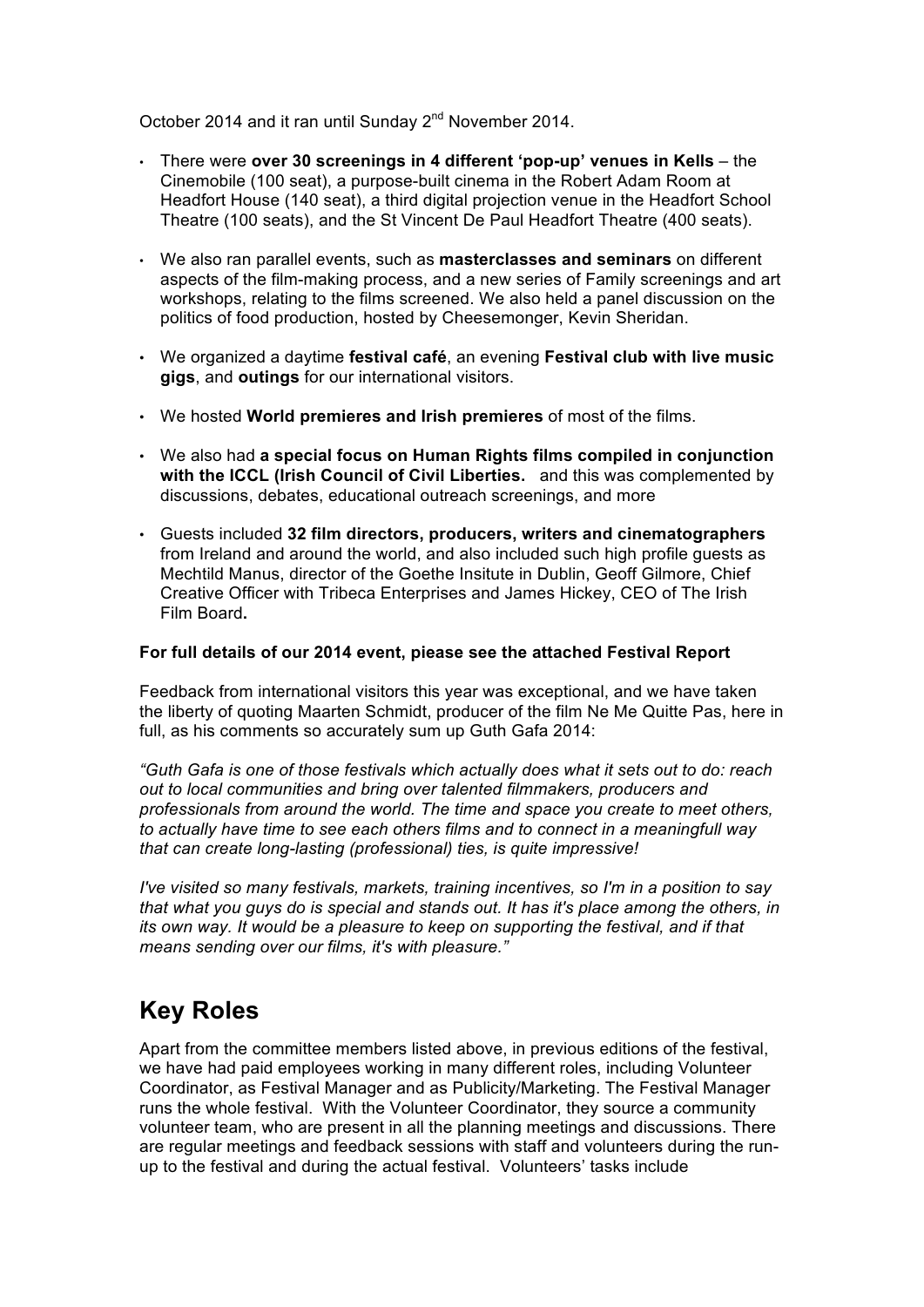transportation, box office, technical support, hospitality, entertainment.

We also employ on short-term contract, a Graphic Designer to design our website, posters and all publicity material, and a Publicist. Also, we team up with international experts to assist with programming. Previous programmers have included Dutch filmmaker John Appel, and Swiss director, Reto Stamm. John Appel is an awardwinning filmmaker with a prolific filmography, who's also member of the jury at the prestigious Karlovy-Vary International Film Festival and the equally renowned International Documentary Film Festival of Amsterdam (IDFA). Reto Stamm has won awards around Europe for his documentary work.

In 2011, we set up the first Guth Gafa International Advisory Committee, comprising experts from North America who have all attended Guth Gafa on one or more occassions. Our first Advisory Committee consists of Patricia Finneran (Sundance Institute), Cynthia Lopez (POV Documentary Channel), Elizabeth Radshaw (HotDocs) and Ryan Harrington (Tribeca Film Fund). This committee still advises us regualrly on future plans for Guth Gafa.

# **Overall Experience of Group**

The experience of the group is growing all the time, and the core team of workers on the festival has stayed the same now for 5 out of the 8 editions. This core team are starting to take on the challenge of making Guth Gafa an internationally recognized and world class event. This means being ambitious but still focused and realistic about what is achievable. These challenges include getting more national and international media coverage, building an outreach programme that will extend the life of the festival, but also the geographical catchment area, and improving upon the delivery of the festival as a landmark event in County Meath. The short-term employees and volunteer group gain a different but no less valuable experience, learning skills in areas of communication, media, hospitality and many more.

# **Action Plan for 2015 Event**

Guth Gafa 2015 will be the ninth edition of this annual event. The first Meath event in 2014 was a great success, with 20 feature docs showing over two days, including a number of Irish premieres, including one, *Virunga*, which has gone on to be nominated for Best Documentary Film in the 2015 Academy Awards.

Our feeling is that Guth Gafa is becoming an important festival on the national and international circuit and that the name itself is quickly being recognised as a festival that guarantees a high standard in its programming selection, with a high calibre of visiting filmmakers and prominent international industry guests attending each year.

This mix, set in the intimate friendly environment of a 'village-style' festival, offers all our attendees an opportunity to immerse themselves in the international world of documentary-making. We believe that this is worth sustaining and building on, hence forward planning is essential in allowing Guth Gafa to grow to it's full potential.

In Guth Gafa 2015, we aim once again to be more than just a festival. Guth Gafa will reach out further into the community, introducing all kinds of people to the exhilirating world of film. We will host more than 20 international and 10 Irish films, plus seminars, masterclasses, video installations and children and families' film activities.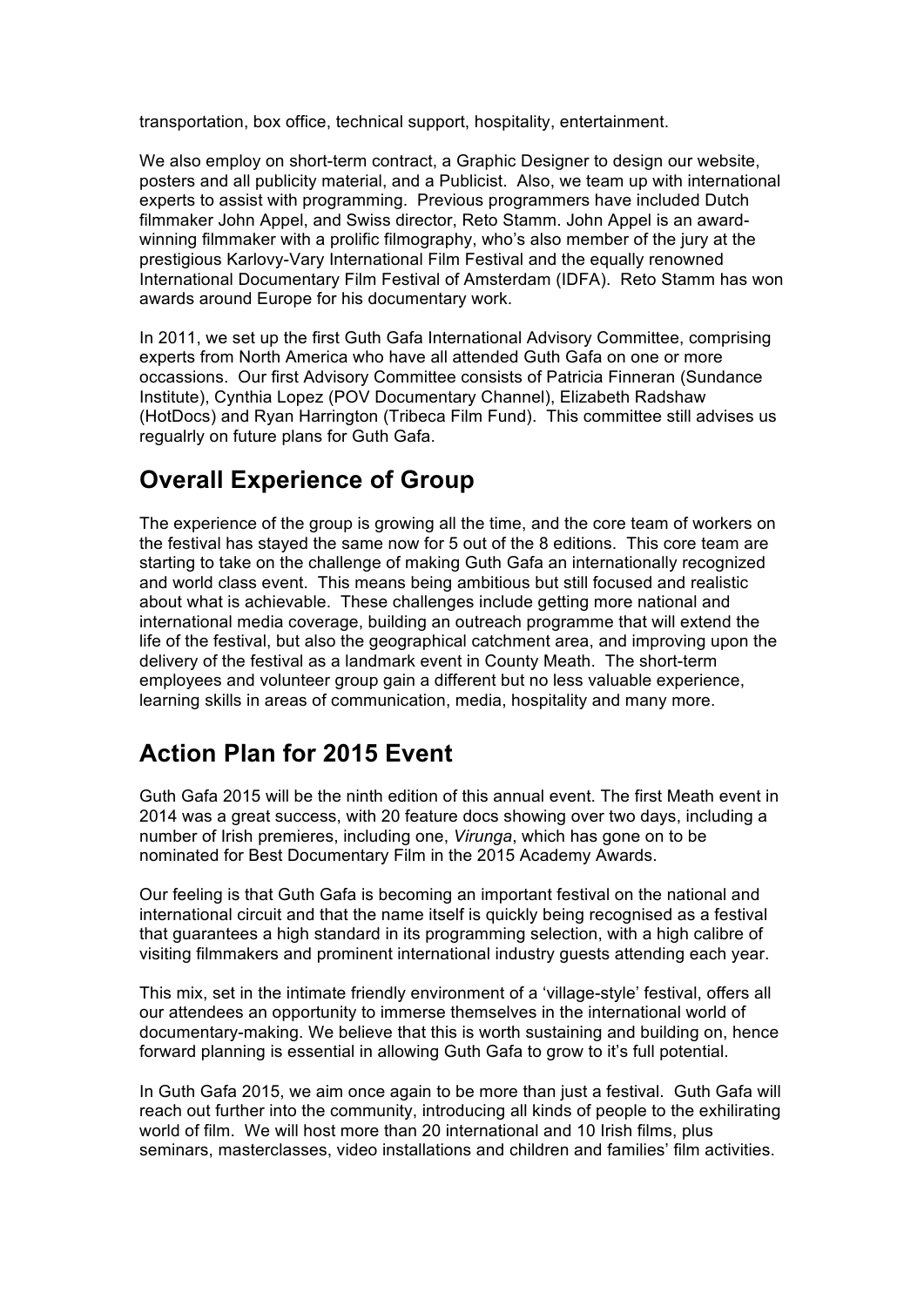Our festival café, outings and evening club are 3 events/activities that have proven to be hugely popular, and will be repeated.

There will be video artists and filmmakers from around the world participating at Guth Gafa 2015. Apart from the 30 or more international filmmakers who we invite, we also anticipate many Irish filmmakers, working in documentary, arts, video and film to attend. In previous years, we have had up to 100 visitors a year from outside the region, who work directly in the field of film and/or television arts. This number will dramtically increase again in 2015 as we can tap into the Dublin catchment area, as well as the large Meath/Louth towns of Navan, Drogheda and Dundalk.

We play an important role as a tourism provider, encouraging all our visitors to experience what Ireland has to offer – this year, it will be the Brú na Boinne heritage sites in County Meath. We organise free coach tours for our guests, and encourage them to extend their stays after the Festival.

### **Specific Ideas for 2015 programme**

Guth Gafa 2015 will be the festival's 9th year, and we are billing it as: Women in Film 2015

This year's festival will focus on women in documentary film making, both as filmmakers and as subjects. In a first for Ireland, the festival will celebrate the empowerment of women, in front of and behind the camera. Guth Gafa will also host a debate that will address the issue of *Gender and Violence,* which will be attended by some leading national and international speakers.

This year's theme could not be more topical as women across the world are taking the lead in tackling issues from climate change to poverty and civil war. Our festival will draw a domestic and international audience that will recognise that work in an atmosphere that is celebratory.

It couldn't be more fitting that one of the world's first conclaves on women's rights, took place just up the road from Headfort, in Ireland's ancient capital of Tara. The Hill of Tara was setting for a seventh century church synod to enact laws giving greater rights to women.

As part of Guth Gafa, festival-goers will be taken on bus trips from the festival village to the local historical sites of Tara, visitors' centres at Boyne Valley and Newgrange and the Loughcrew Cairns, dedicated to the earth Goddess, in her form as a wise woman. The local historic sites, with particular reference to the recognition and role of women in the past, will be the subject of a talk during the festival weekend. Guth Gafa has the full support of the Hay Festival Committee, including Myles Dungan, who has offered to assist us with programming historical events and activities.

Audiences can choose from twelve films every day, partake in exciting question and answer sessions with the filmmakers or just soak in the atmosphere in the magnificent surroundings of the 18<sup>th</sup> century Headfort Demesne, and the historic town of Kells.

The move to Kells, County Meath with our Festival will do 3 things:

- Allow us to extend the festival and build Guth Gafa on the East coast by opening up Guth Gafa to a much larger audience in Ireland, Europe and around the world.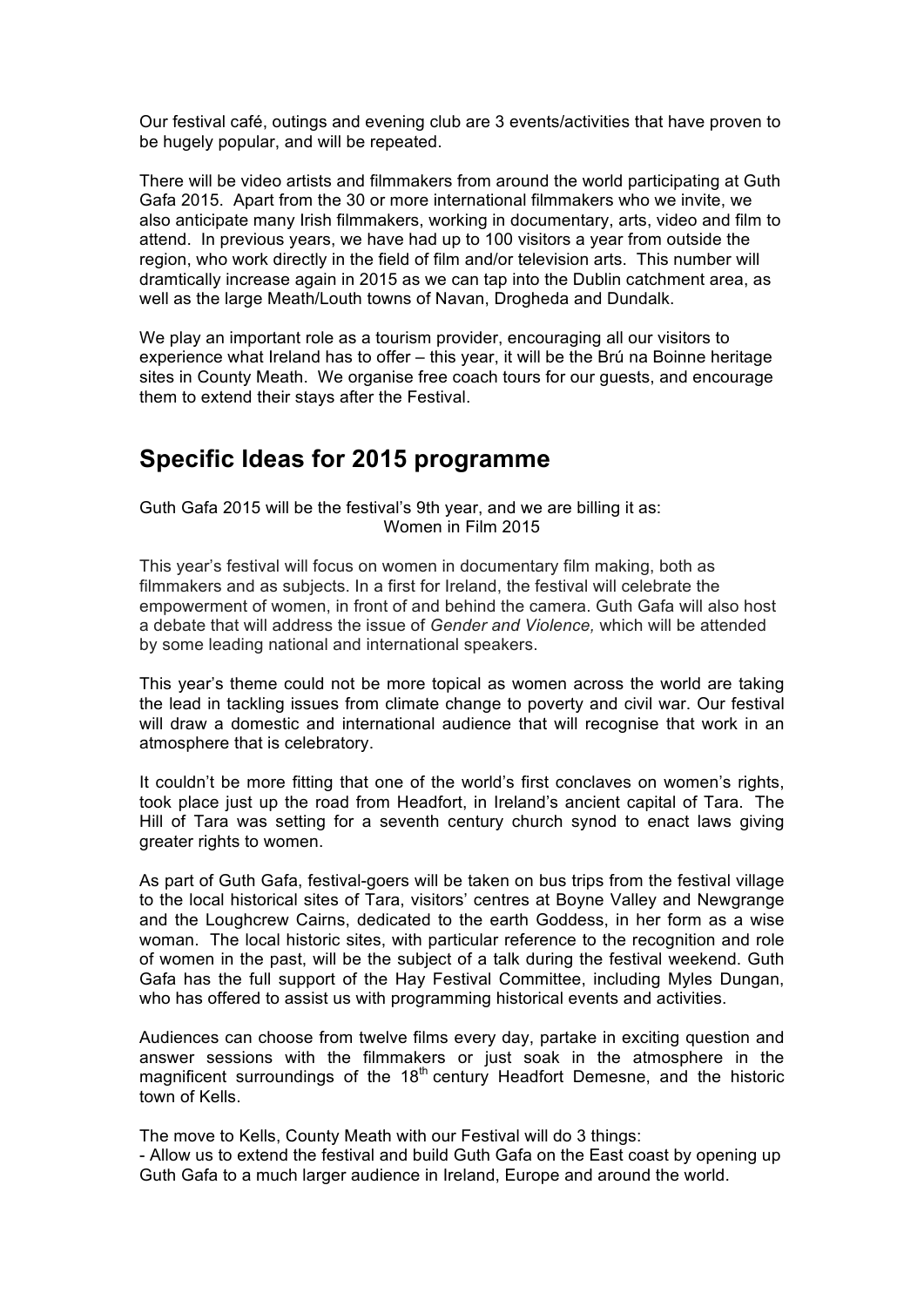- Give us the opportunity to bring some big celebrity film names, with the glamour that goes with that, to our Festival locations (proximity to Dubin Airport will help), - Broaden our appeal to potential sponsors, for whom proximity to Dublin will have a strong appeal.

The 2015 programme will incorporate many of the successful elements in the 2014 programme – the Guth Gafa Debates, the Secret Screening (sold-out and talked about for weeks after), and with MEDIA Festival funding a possibility, we will maintain our 70% or more contingent of European films. We will also expand the number of screenings, side-bar events and cross-promotional events that will be aimed at attracting the diaspora to this new unique part of Ireland's tourism trail.

For Irish films, we are considering a retrospective of an established Irish female film maker in 2015, and our focus will of course be, not only international, but firmly on new Irish films. We will also continue with our very successful student shorts competitive programme, Next Generation, which we introduced in 2011. In 2015, we plan to develop and nurture our already well-established relationship with colleges and film students and up-and-coming film talent.

We are exploring the idea of another **Irish Film Festival Summit** for 2015 to follow on from the success of our first International Film Forum, held in 2014 in conjunction with Honeycomb Creative Works . The objective of hosting a summit of Irish filmmakers with international experts and guests, is to create a forum for discussion of their work, and of their marketing and distribution of Irish film abroad.

The international Irish film festivals in US and Europe would have huge diaspora mailing lists, which we hope would be used to attract their supporters to come and spend a few weeks in Meath.

### **Publicity & Audience Profile**

We advertise Guth Gafa on an international, national and local level. Internationally, we do this by having our festival listed in the main documentary websites, and by organizing special deals with media organizations, and exchanging information with other international festivals with similar characteristics.

Guth Gafa has been nominated for 3 years running for the Carlton Best of Festivals Awards, and, out of 400 festivals nationwide, has won twice – in 2009 (Best Total Marketing) and in 2011 (Best Poster).

In the last few years, our major focus was to keep the marketing very web heavy and to target special interest groups at a grass roots level through Web 2.0 marketing and special networking sites such as Facebook and Twitter. We also put up Google ads and we ran a couple of competitions, for which we got a great response. We also posted stuff on international documentary sites, such as EDN, Shooting People, DFG.

On a national level we get excellent 'free' press coverage across all media, and we also target all the industry people, film students and film lovers through different websites, film magazines, film organizations and colleges. On a local level, we do sneak previews in the town, we hang posters around the area, etc.

Once the festival is happening, we organize post-screening discussions where the audience can participate, so we encourage them to get involved in an active way,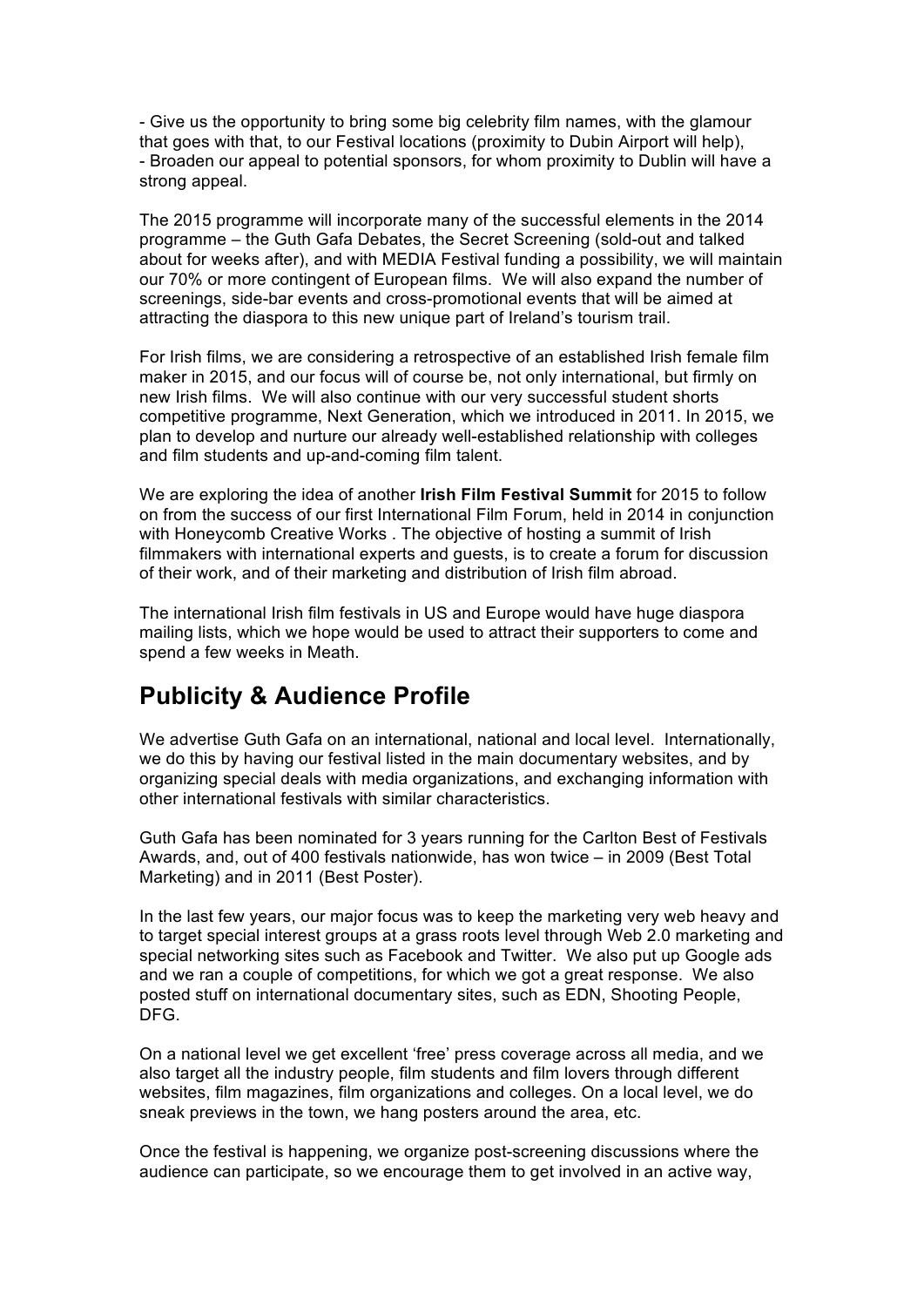which has proved very successful. We also create an environment of familiarity, intimacy, discussion and non-elitism. The directors are accessible, and happy to talk to everyone. We always ask for feedback from the audience and try to implement their suggestions. We also run a festival club so that people can mingle and chat in a more relaxed atmosphere.

Audience figures exceeded expectations in the first seven years, and 2014 was in fact our best year ever in terms of audiences. We anticipate another increase in 2015.

# **Funding**

Our funding has been down since our highest point in 2008 – most of these cuts being from our industry funders, who all cited the recession as the reason. Our Irish language funding, previously up to 35% of our budget, has been cut almost completely, but was replaced and improved upon in 2013 by Inishowen LEADER and Derry City of Culture support. However in 2014, the funding dropped again to an all-time low. We have established a strong relationship with the following funders in the last 7 years:

**Arts Council**: The only funder that has increased year on year. We received €8,500 from the Small Festivals fund last year.

**Bord Scannán na hÉireann**: They have given funding of €10,000 consistently since 2007, mainly for industry-related events. However in 2014, this dropped to €9,000. **RTE**: They allocated us €5000 in 2006, 2007, 2008 but cut their funding completely in 2009. Again, they remained committed to the Festival in terms of programming, and have given us 50 prime-time adverts for Guth Gafa for the last 4 years, and we are hoping for a return of their funding contribution in 2015.

**Donegal County Council:** supported us with €4,500 Arts and €8,000 Community Development funding in 2011, but this dropped in 2013 to €3,000, but increased again in 2014. However, as we are not operating in Donegal in 2014, we will not be approaching them for support.

Meath County Council supported us with €3,000 in 2014, and we will be meeting them shortly to discuss an increased allocation for 2015.

**Screen Training Ireland** awarded us €2,000 support for Masterclasses. **Broadcast Authority of Ireland** awarded us €3,000 in 2014.

We also managed to raise more than  $E$ 15,000 from small donations, embassies, grants, box office, advertisements and other sources in 2014.

Funding will be used in 2015 for the overall expansion of the festival in the following ways:

- to 'keep it local' by increasing the representation in the festival of quality Irish film product, and for 2015, food products, made in Meath;
- to attract the Irish diaspora who have connections with the Meath region, with a programme of cultural, artistic and sports events;
- to create an outreach programme which will allow us to take the highlights of Guth Gafa to schools and communities in Meath;
- to allow us to maintain our emphasis on the highest standards of diverse content in the festival programme with relevance to Meath communities and the wider Irish audiences that we expect to attend.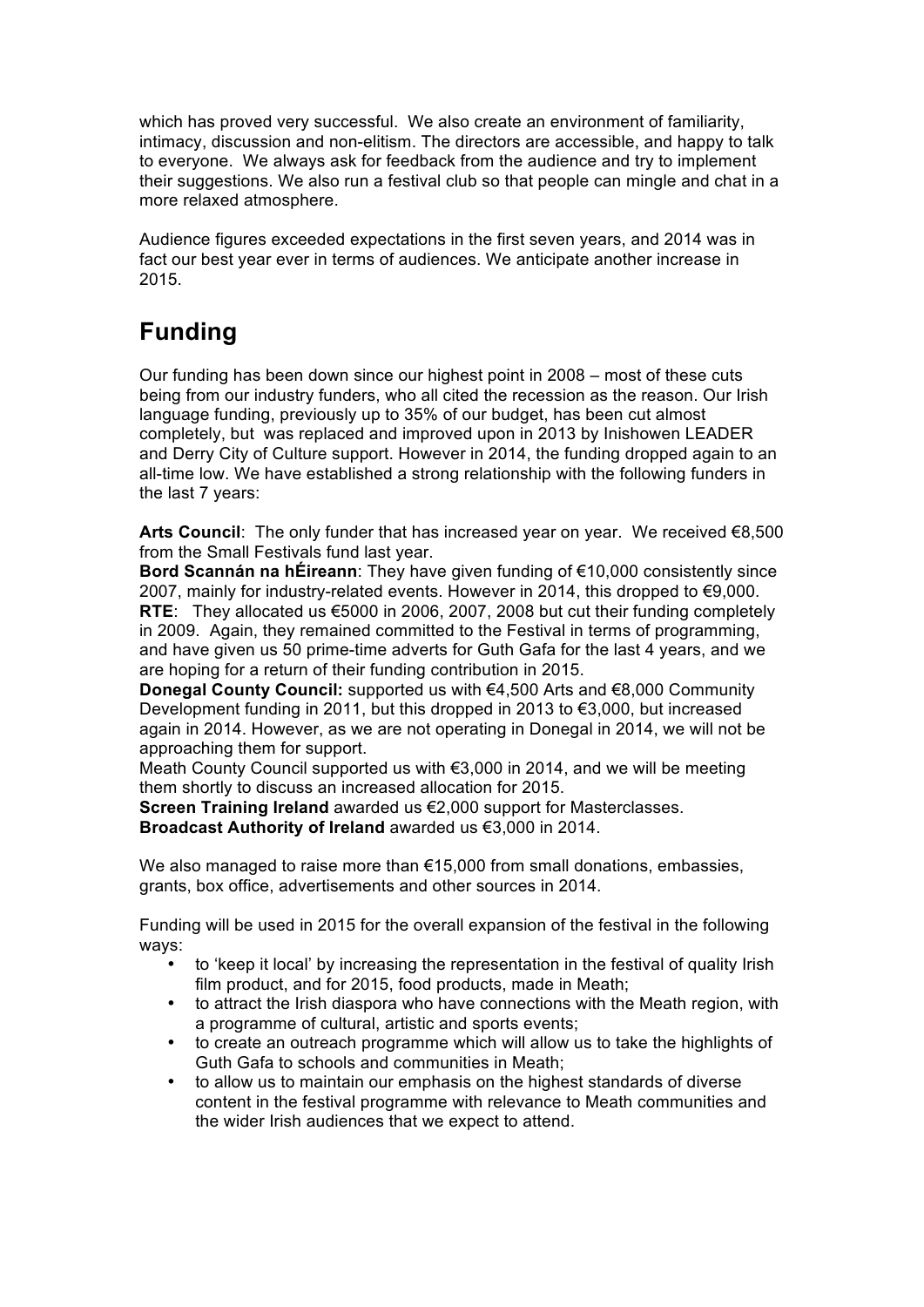# **Benefits for Funders and Sponsors**

As outlined above, there are many benefits to being associated with Guth Gafa. Guth Gafa offers an important indigenous film/television event and industry resource, which in its profile and design mirrors many of the objectives of the broadcast and television industry in Ireland. Guth Gafa is also an important showcase for Irishfunded documentaries, films which are generally documentaries of the highest creative standard, which again mirrors the remit of Guth Gafa.

Industry funders will benefit directly and indirectly from our efforts to promote and develop seminars and masterclasses involving participants and themes of international standing and relevance. The feedback we receive from participants demonstrates that this is seen as an invaluable resource for industry practitioners.

The brand of Guth Gafa is beginning to carry weight inside Ireland and internationally, and so the positioning of a main sponsor of the Festival, with their name and logo on all our publicity material, brochures, website, etc, serves to guarantee a wider recognition of the sponsors' role as a promoter of excellence in the arts, and as a supporter of the Irish broadcast industry.

At Guth Gafa, we place a lot of emphasis on, and spend a significant part of our budget on producing the highest quality publicity material. We are also very conscious of our responsibility to acknowledge the generous contributions of our funders in all media and we pay particular attention to this in press release and media statements.

# **Sales Plan**

Festivals have been generating a significant amount of arts travel, a form of cultural tourism for decades. Cultural tourism can be defined as travel connected with contemporary artistic creation, in our case, film making. Millions of tourists attend major European festivals each year, so there is a very definite market to be tapped into, and a need for Guth Gafa to have a strong overseas sales plan.

A detailed marketing plan for overseas sales needs to include a plan to liaise with established tour operators in Europe and USA who already package and sell inclusive tours that include a Festival visit. Our new location in Meath means that Guth Gafa will have a much broader appeal to those international tour operators who want to entice visitors interested in seeing more of Ireland than just one place, or visiting just one festival. And our new location in Meath, with its rich heritage and ancient Celtic monuments will open up the market to more educational or study tours, as well as pure leisure groups.

An international visitor needs to attend not one but several cultural events that they find interesting, and this year Guth Gafa can definitely offer that with an international film programme in Meath, followed by a visit to the heritage town of Kells, Headfort House and the many other stately homes and gardens of Meath, and finally, the pinnacle – a visit to Newgrange and the Boyne Valley monuments.

Getting publicity to the international press and making visits to trade fairs will arouse interest in Guth Gafa. Ticket sales to the travel trade and directly to international visitors will then need to start well in advance of the Festival so that potential visitors can plan holidays far enough ahead.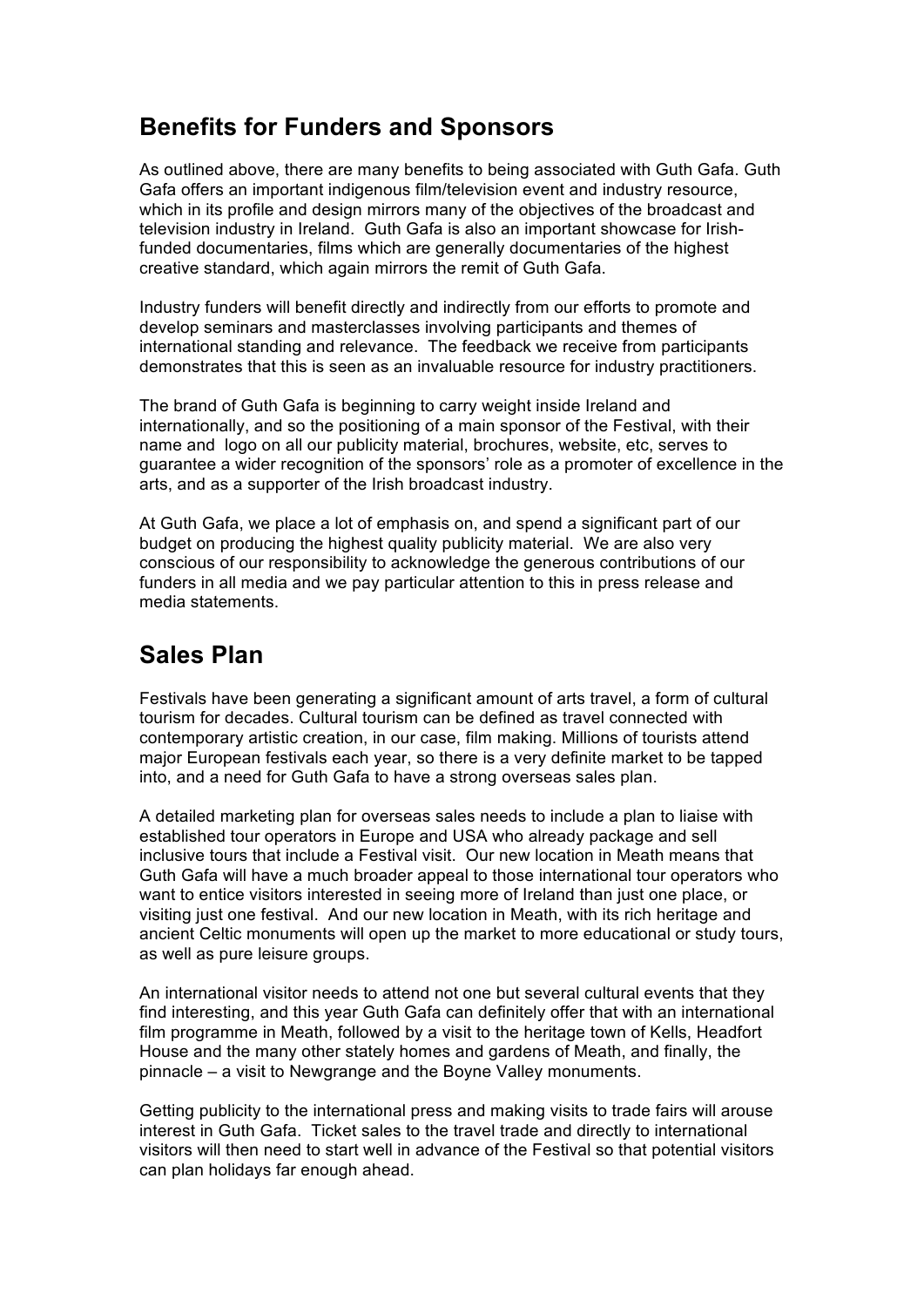# **Environmental Management Plan**

Guth Gafa has an important role to play in protecting and enhancing the environment for future generations and to help secure the long-term sustainability of the Film and the Tourism Industry in Ireland.

To this end the Guth Gafa team are committed to taking the following action;

- To achieve sound environmental practices across our entire operation
- To produce an annual Environmental Plan setting out our Objectives, Targets and planned Actions
- To comply fully with all relevant legislation
- To minimise our waste and reduce our water consumption where possible
- To reduce, Reuse, Recycle the resources consumed by our business wherever practical
- To invite our customers, suppliers and contractors to participate in our efforts to protect the environment
- To provide all employees with the training and resources required to meet our objectives
- To openly communicate our policies and practices to interested parties
- To monitor and record our environmental impacts on a regular basis and compare our performance with our policies, objectives and targets

### **Specific Targets & Objectives for 2015**

#### *General*

To actively promote environmental films that address the issues of energy usage and consumption, waste management, climate change, and other green issues To encourage the villages and towns who host our screenings to participate in community environmental initiatives, such as Green Schools, Tidy Towns Competitions, etc

#### *Energy*

To reduce our Energy consumption by 10% in 2015 over 2014 and reduce our carbon emissions.

To aim to make Guth Gafa the first carbon neutral festival in Ireland

#### *Waste*

To engage in a local clean up after the Festival To reduce the waste we send to landfill by using recycling bins and bottle banks in all our festival locations

### *Green Purchasing*

To engage with our suppliers to reduce packaging by 30% To increase usage of recycled paper products to 50% of all paper/cardboard purchased and all paper/cardbpard used in all our printed materials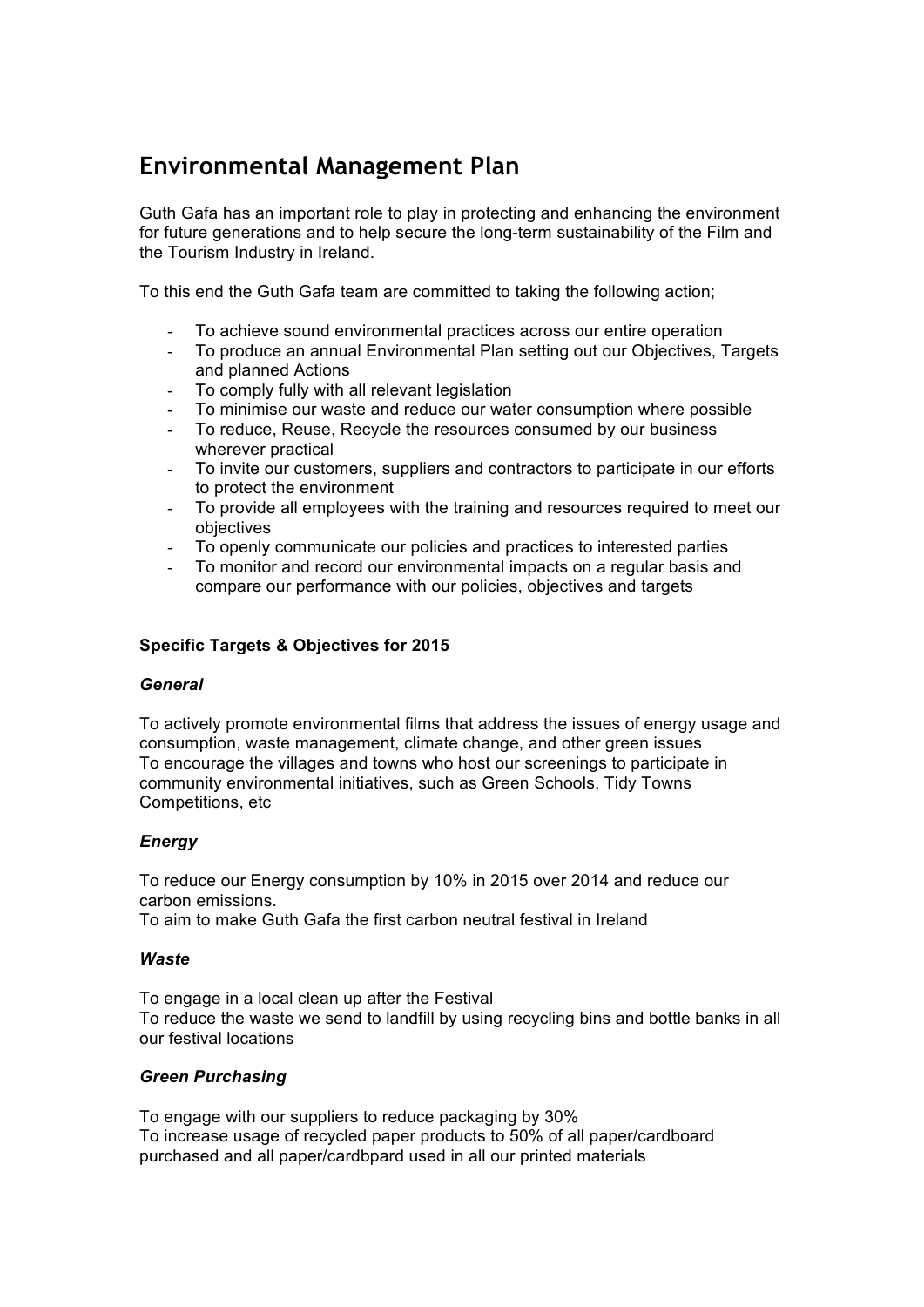# **Health and Safety Plan**

Guth Gafa has a longstanding commitment to safeguarding the health and safety of all its' audience and customers, and everyone who works for the company.

The Directors appreciate their responsibility for safeguarding, as far as is reasonably practicable, the health and safety of all the visitors to the Festival and all the staff and volunteers who work for the Festival.

The Directors recognise that safe working practices are encouraged by staff involvement.

To further encourage and monitor safety standards, Guth Gafa has appointed a Health and Safety Officer whose job it is to ensure a constant process of implementation, assessment and improvement of safety procedures and policies.

Guth Gafa comply with the requirements of all Health and Safety legislation, and all other relevant statutory provisions and provide as far as is reasonably practicable:

- A safe Festival site that is well-managed and checked regularly during the Festival
- A safe place of work with proper access
- Well-maintained equipment and systems of work
- Suitable arrangements for the use, handling, storage and transport of all equipment
- Suitable arrangements for providing information, instruction, training and

supervision to staff

- Safe working environments with adequate welfare facilities
- Guidance to staff in emergency procedures, risk assessments, control measures and information on Health and Safety
- Effective monitoring and review of safety standards

### **Objectives for 2015**

To ensure the health and safety of all our visitors and personnel, new staff will be required to complete a comprehensive in-house induction program. All staff will be provided with a copy of the health and safety statement and required to make themselves aware of the requirements described. Periodic training courses on safety issues will be offered to enable staff to meet the requirements of standards and legislation and ensure the continued safety of all visitors and personnel within Guth Gafa.